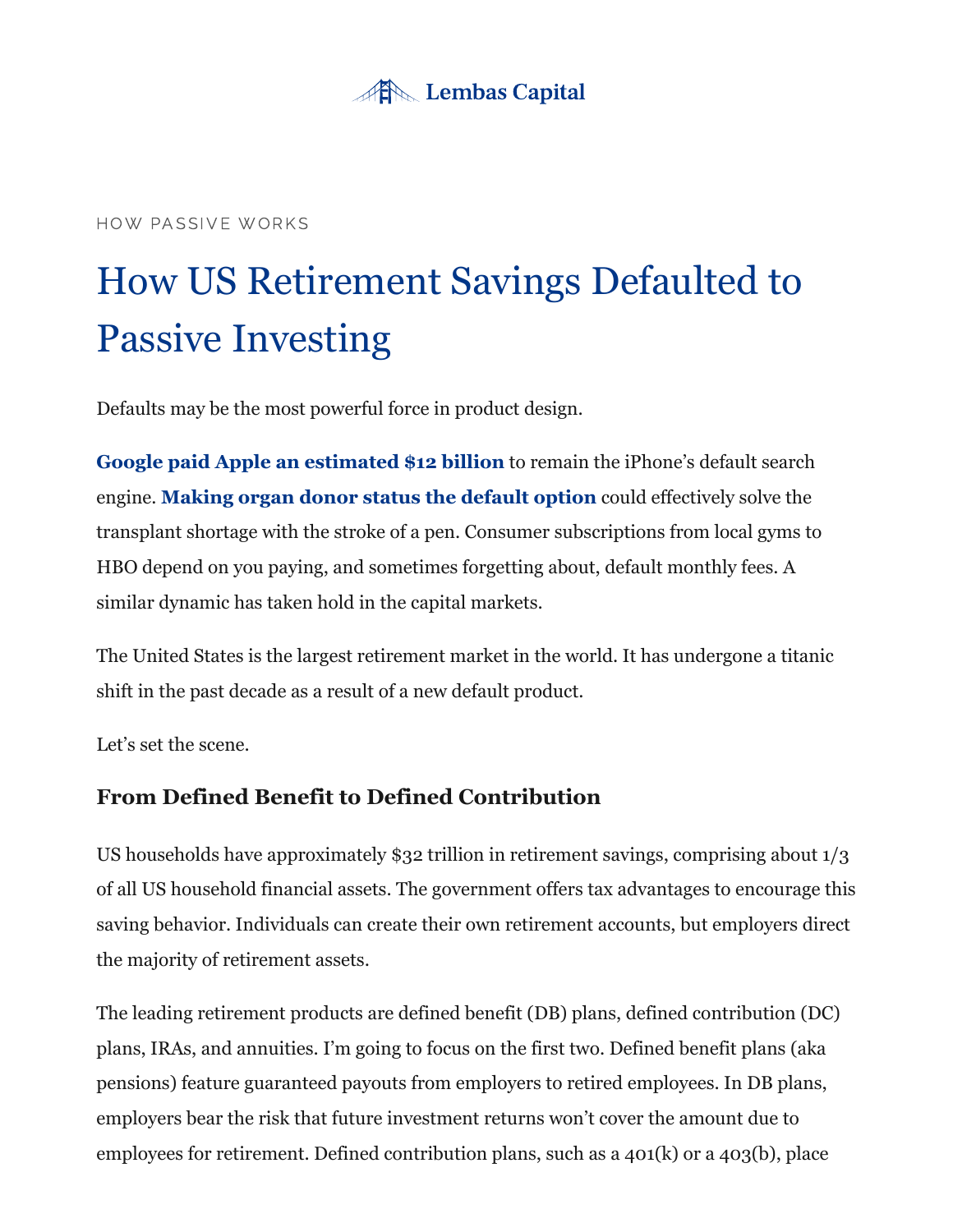the burden of saving and investing onto employees. In DC plans, employers do not guarantee a set payout to employees.





#### *Source:* **[ICI](https://www.ici.org/research/stats/retirement/)**

Employers prefer defined contribution plans over defined benefit plans. They don't want to be forced to run a guaranteed-payout investment business in addition to their normal business. Since 2010, private employers have directed virtually all new retirement assets to DC plans (dark blue in Fig 1) and virtually none to DB plans (yellow in Fig 1). Over the past two decades, the majority of Fortune 500 companies have discontinued DB plans available to their employees.

# **Fig 2. Most Fortune 500 companies have stopped offering DB plans**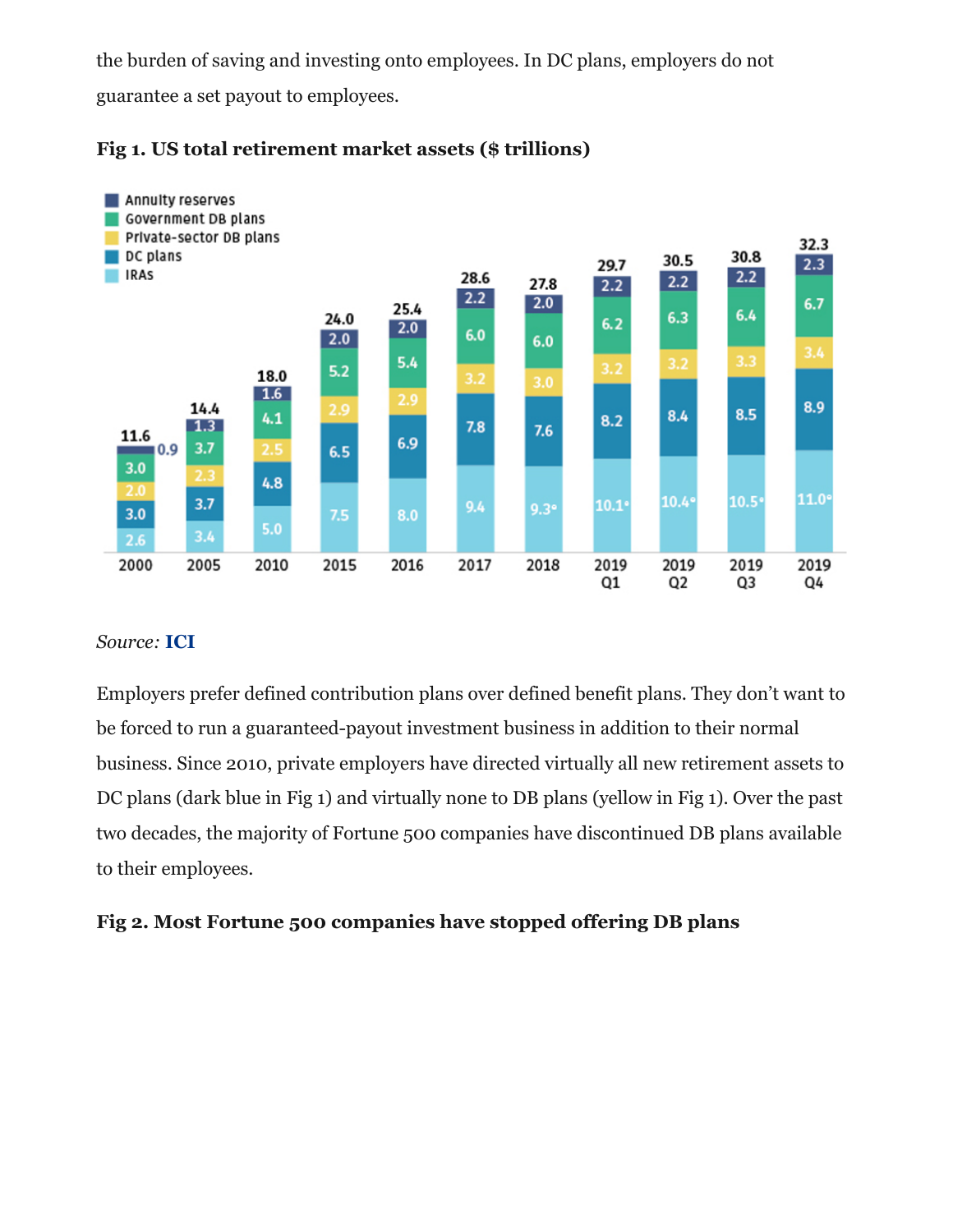

# *Source:* **[Willis Towers Watson](https://www.willistowerswatson.com/en-US/Insights/2020/06/retirement-offerings-in-the-fortune-500-1998-2019)**

Here's the policy problem. If we shift the responsibility for saving and investing onto employees, what if they don't save enough for retirement?

For years, large employers and the government fought back and forth. Employers kept finding loopholes to avoid guaranteeing retirement payouts decades into the future, and the government worked to close those loopholes.

# **A New Default**

The solution was to create a default product. First, the **Pension Protection Act of 2006** [created Qualified Default Investment Alternatives \(QDIAs\) for defined contrib](https://en.wikipedia.org/wiki/Pension_Protection_Act_of_2006)ution plans. A QDIA is a safe harbor allowing employers to enroll employees in DC retirement plans without legal liability for the investment returns. In plain English, the employee can't sue the employer if the QDIA underperforms. QDIAs also auto-escalate – an employee's default contribution automatically increases every year.

The most popular QDIA, by far, is called a **[Target-Date Fund \(TDF\)](https://cri.georgetown.edu/wp-content/uploads/2018/06/WTW71824_WHITE-PAPER_Georgetown-CRI-Target-Date_Jun-18_Final.vs2_626.pdf)**. QDIAs are so closely tied to Target-Date Funds that many retirement researchers I spoke with use the terms interchangeably. Employer allocations to DC plans have gone hand in hand with allocations to TDFs. Because Vanguard is the biggest player in this space, let's use them as the canonical example.

# **Fig 3. Defined Contribution plans shifting into Target-Date Funds**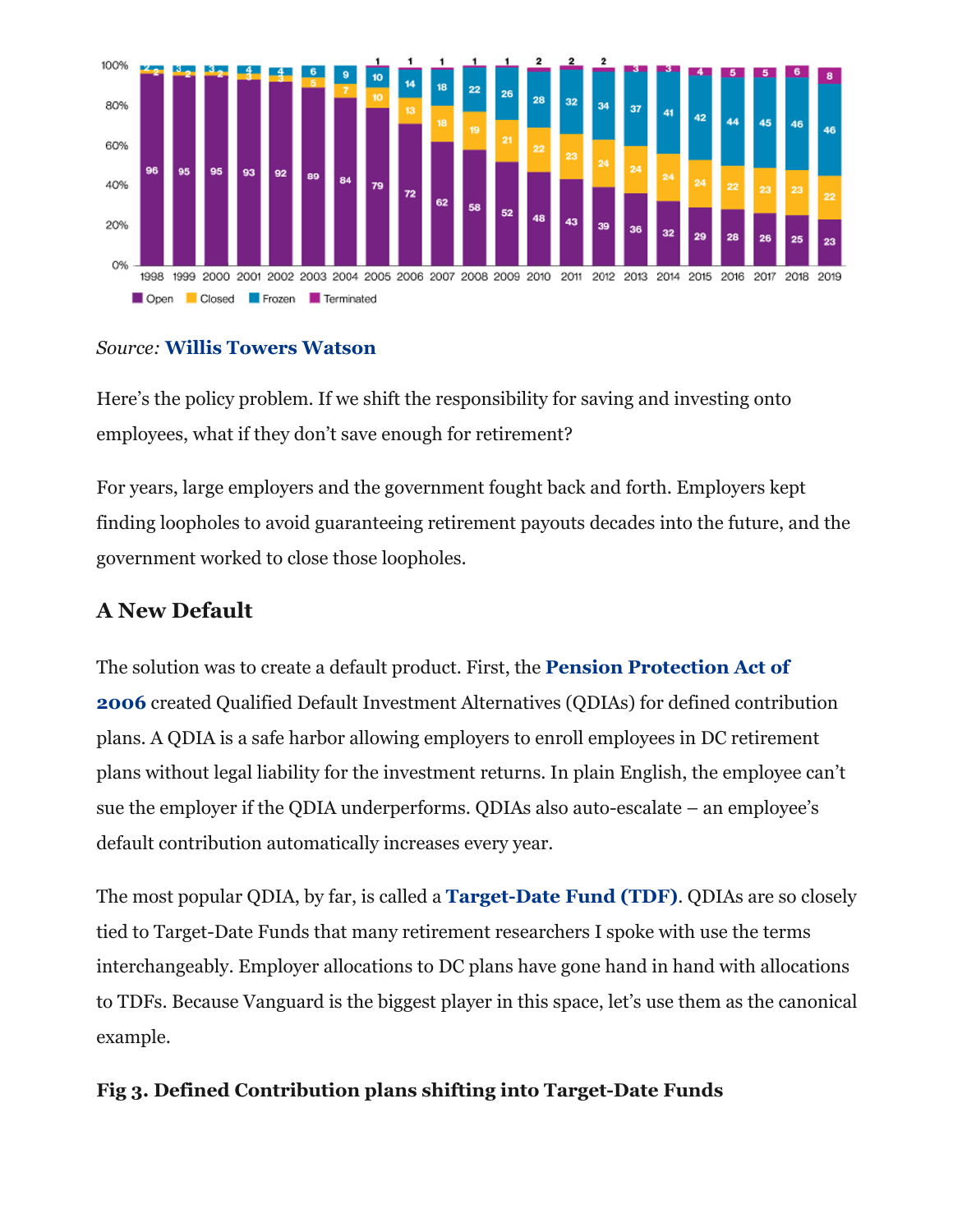

#### *Source:* **[Vanguard, How America Saves \(2020\)](https://institutional.vanguard.com/web/c1/how-america-saves-research/access-insights)**

Target-Date Funds are the unambiguous present and future of the US retirement system. Currently, TDFs comprise 37% of all Vanguard DC plan assets and receive 60% of new contributions. 54% of Vanguard's DC plan participants are only invested in a single TDF (dark blue in Fig 3). In five years, that number will be 70%. That's it. That single default Target-Date Fund will be that person's entire retirement plan.

# **The Pipeline to Passive**

In sum, Vanguard gathers retirement assets from employees enrolled by default and then invests those assets into Vanguard's own passive investment funds. The end result: a monumental capital flow from US retirement schemes into passive investment vehicles.

# **Fig 4. The Default Path from US Retirement into Passive Funds**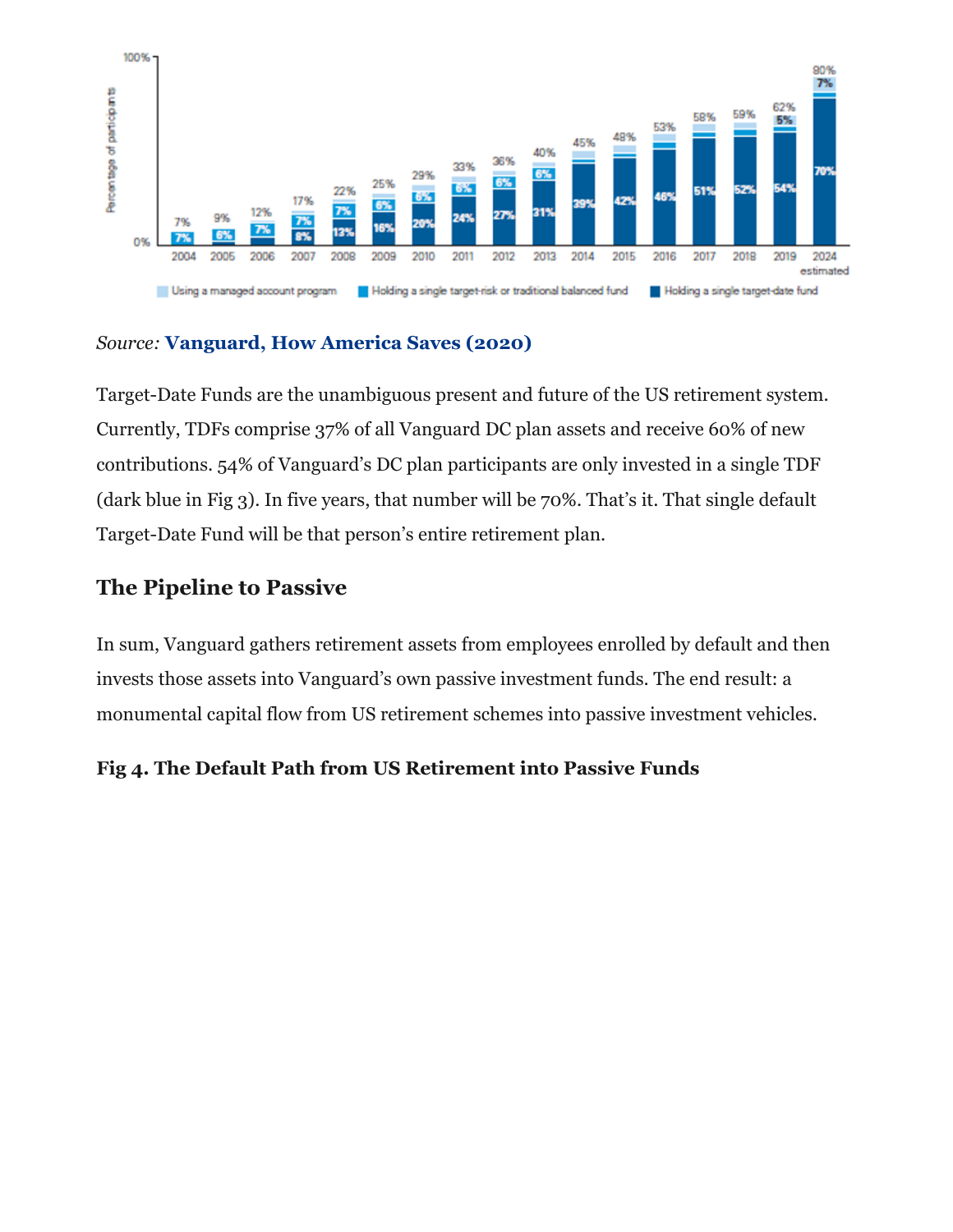

*Source: Lembas Capital*

Lawyers can rejoice at their newly guaranteed employment deciphering all of this.

If you're a US public equity investor, here's the upshot.

Major shifts in capital flows create major investment opportunities. Fundamental investors who study the mechanics of those capital flows can find repeatable buying windows and selling opportunities in today's markets. But first, we need to examine how these Target-Date Funds allocate to passive funds and how that dynamic is shifting too. That will be the topic for our next segment.

*Special thanks to the research staff at the Investment Company Institute, the Federal Reserve, the Georgetown Center for Retirement Initiatives, and Vanguard for their help with this piece.*

# **[Download](https://lembascapital.com/library/wp-content/uploads/2020/08/Blank-pdf.pdf) a PDF of this memo** Download

*Postscript — Here's a glossary for those of you who aren't yet swimming in the sea of finance terms and acronyms:*